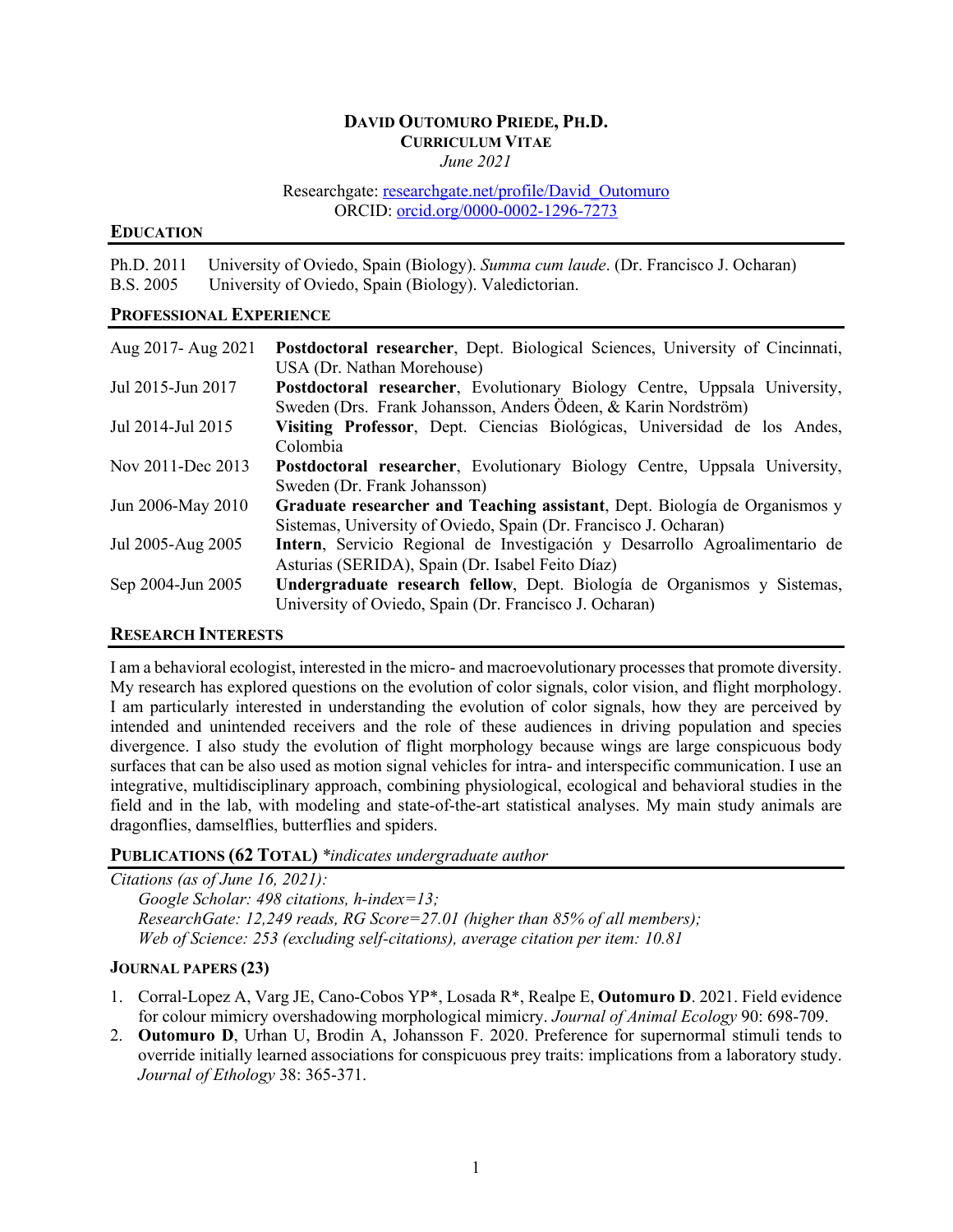- 3. **Outomuro D**, Johansson F. 2019. Wing morphology and migration status, but not body size, habitat or Rapoport's rule predict range size in North-American dragonflies (Odonata: Libellulidae). *Ecography* 42: 309-320.
- 4. Rivas-Torres A, **Outomuro D**, Lorenzo-Carballa MO, Cordero-Rivera A. 2019. The evolution and diversity of intra-male sperm translocation in Odonata: a unique behaviour in animals. *Behavioral Ecology and Sociobiology* 73: 54.
- 5. **Outomuro D**, Johansson F. 2017. A potential pitfall in studies of biological shape: does size matter? *Journal of Animal Ecology* 86: 1447-1457.
- 6. Sniegula S, Prus MA, Golab MJ, **Outomuro D**. 2017. Do males with higher mating success invest more in armaments? An across-populations study in damselflies. *Ecological Entomology* 42: 526-530.
- 7. **Outomuro D**, Söderquist L\*, Johansson F, Ödeen A, Nordström K. 2017. The price of looking sexy: visual ecology of a three level predator-prey system. *Functional Ecology* 31: 707-718.
- 8. **Outomuro D**, Ángel-Giraldo P\*, Corral-Lopez A, Realpe E. 2016. Multi-trait aposematic signal in Batesian mimicry. *Evolution* 70: 1596-1608.
- 9. **Outomuro D**, Söderquist L\*, Nilsson-Örtman V, Cortázar-Chinarro M\*, Lundgren C\*, Johansson F. 2016. Antagonistic natural and sexual selection on wing shape in a scrambling damselfly. *Evolution* 70: 1582-1595.
- 10. **Outomuro D**, Johansson F. 2015. Bird predation selects for wing shape and coloration in a damselfly. *Journal of Evolutionary Biology* 28: 791-799.
- 11. **Outomuro D**, Söderquist L\*, Rodríguez-Martínez S\*, Johansson F. 2014. A preliminary study on female-limited colour polymorphism in *Lestes sponsa*. *International Journal of Odonatology* 17: 89- 93.
- 12. **Outomuro D**, Cordero Rivera A, Nava-Bolaños A, Córdoba-Aguilar A. 2014. Does allometry of a sexually-selected ornamental trait vary with sexual selection intensity? A multispecies test in damselflies. *Ecological Entomology* 39: 399-403.
- 13. **Outomuro D**, Rodríguez-Martínez S\*, Karlsson A\*, Johansson F. 2014. Male wing shape differs between condition-dependent alternative reproductive tactics in territorial damselflies. *Animal Behaviour* 91: 1-7.
- 14. **Outomuro D**, Dijkstra K-DB, Johansson F. 2013. Habitat variation and wing coloration affect wing shape evolution in dragonflies. *Journal of Evolutionary Biology* 26: 1866-1874.
- 15. **Outomuro D**, Adams DC, Johansson F. 2013. Wing shape allometry and aerodynamics in calopterygid damselflies: a comparative approach. *BMC Evolutionary Biology* 13: 118.
- 16. **Outomuro D**, Adams DC, Johansson F. 2013. The evolution of wing shape in ornamented-winged damselflies (Calopterygidae, Odonata). *Evolutionary Biology* 40: 300-309.
- 17. **Outomuro D**, Cordero-Rivera A. 2012. Allometry of secondary, primary and non-sexual traits in the beautiful demoiselle (*Calopteryx virgo*). *Canadian Journal of Zoology* 90: 1094–1101.
- 18. **Outomuro D**, Bokma F, Johansson F. 2012. Hind wing shape evolves faster than front wing shape in *Calopteryx* damselflies. *Evolutionary Biology* 39: 116-125.
- 19. **Outomuro D**, Ocharan FJ. 2011. The larval life history of *Calopteryx virgo meridionalis* Sélys, 1873 (Odonata: Calopterygidae) in northern Spain and the voltinism of the south-western European *Calopteryx* Leach, 1815. *Entomologia Generalis* 33: 125-135.
- 20. **Outomuro D**, Ocharan FJ. 2011. Wing pigmentation in *Calopteryx* damselflies: a role in thermoregulation? *Biological Journal of the Linnean Society* 103: 36-44.
- 21. **Outomuro D**, Johansson F. 2011. The effects of latitude, body size, and sexual selection on wing shape in a damselfly. *Biological Journal of the Linnean Society* 102: 263-274.
- 22. **Outomuro D**, Torralba-Burrial A, Ocharan FJ. 2010. Distribution of the Iberian *Calopteryx*  damselflies and its relation with bioclimatic belts: Evolutionary and biogeographic implications. *Journal of Insect Science* 10: 61.
- 23. Eroukhmanoff F, **Outomuro D**, Ocharan FJ, Svensson EI. 2009. Patterns of phenotypic divergence in wing covariance structure of calopterygid damselflies. *Evolutionary Biology* 36: 214-224.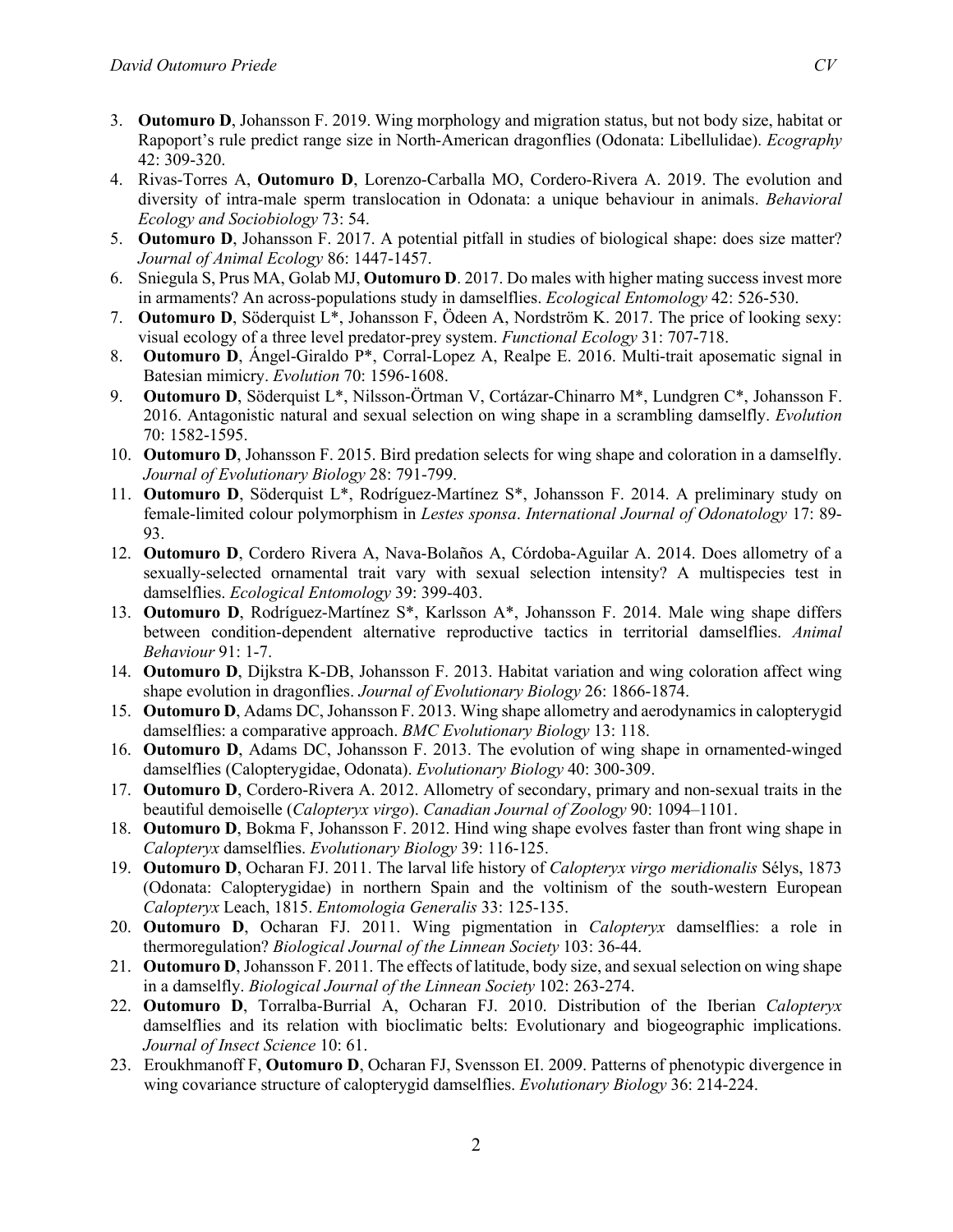#### **POPULAR SCIENCE (16)**

- 24. **Outomuro D**, Ocharan FJ, Torralba-Burrial A. 2013. Teratologías en adultos de *Calopteryx* Leach, 1815 (Odonata: Calopterygidae). *Boletín de la Sociedad Entomológica Aragonesa* 52: 265-268.
- 25. Brotóns Padilla M, Ocharan FJ, **Outomuro D**, Torralba-Burrial A. 2012. Odonatos del Parque Nacional de Cabañeros (Ciudad Real, España Central) (Insecta: Odonata). *Boletín de la Sociedad Entomológica Aragonesa* 50: 341-344.
- 26. Torralba-Burrial A, Ocharan FJ, **Outomuro D**. 2011. Primera cita de *Proserpinus proserpina* (Pallas, 1772) (Lepidoptera: Sphingidae) para la provincia de Palencia (norte de España). *Boletín de la Sociedad Entomológica Aragonesa* 49: 344.
- 27. Torralba-Burrial A, **Outomuro D**. 2011. Primeras citas de *Hemaris fuciformis* (Linnaeus, 1758) para Asturias y de *Hemaris tityus* (Linnaeus, 1758) para León (Lepidoptera: Sphingidae) (Norte de España). *Boletín de la Sociedad Entomológica Aragonesa* 49: 298.
- 28. Rodríguez-Martínez S, **Outomuro D**, Ocharan FJ. 2011. Odonata de la cuenca baja del Porcía y alrededores (Asturias, norte de España). *Boletín de la Sociedad Entomológica Aragonesa* 48: 484-486.
- 29. **Outomuro D**, Ocharan FJ. 2010. *Gomphus simillimus* Sélys, 1840 (Odonata, Gomphidae) en la cuenca del Segura y el sur de la cuenca del Duero (SE y Centro de España). *Boletín de la Asociación española de Entomología* 34: 245-248.
- 30. **Outomuro D**, Ocharan FJ, Herrero F, Pérez-Andueza G. 2010. Primera cita de *Oxygastra curtisii* (Dale, 1834) para la provincia de Ávila (Odonata: Corduliidae). *Boletín de la Sociedad Entomológica Aragonesa* 46: 615-616.
- 31. Torralba-Burrial A, **Outomuro D**, Alonso-Naveiro M. 2010. Teratología alar en *Sympetrum flaveolum*  (Linnaeus, 1758) (Odonata: Libellulidae). *Boletín de la Sociedad Entomológica Aragonesa* 46:583-584.
- 32. **Outomuro D**. 2009. Patrones morfológicos latitudinales en poblaciones ibéricas de *Calopteryx* Leach, 1815 (Odonata, Calopterygidae): posibles causas ambientales y evolutivas. *Boletín de la Asociación española de Entomología* 33: 299-319. **Invited paper**.
- 33. Brotóns Padilla M, Ocharan FJ, **Outomuro D**, Torralba Burrial A. 2009. *Anaciaeschna isoceles*  (Müller, 1767) en el ámbito iberobalear (Odonata: Aeshnidae). *Boletín de la Sociedad Entomológica Aragonesa* 44: 365-374.
- 34. Torralba-Burrial A, **Outomuro D**, Ocharan FJ. 2008. Dos ejemplares teratológicos de *Coenagrion puella* (Linnaeus, 1758) (Odonata: Coenagrionidae). *Boletín de la Sociedad Entomológica Aragonesa* 42: 352.
- 35. Ocharan FJ, Torralba Burrial A, **Outomuro D**. 2007. *Brachytron pratense* (Müller, 1764) en la Península Ibérica (Odonata, Aeshnidae). *Boletín de la Sociedad Entomológica Aragonesa* 41: 307-312.
- 36. Torralba Burrial A, **Outomuro D**. 2007. Primera cita de *Polyxenus lagurus* (Linnaeus, 1758) (Diplopoda: Polyxenida) en Asturias (norte de España). *Boletín de la Sociedad Entomológica Aragonesa* 40: 384.
- 37. Ocharan FJ, Torralba-Burrial A, **Outomuro D**. 2006. Confirmación de la presencia de *Anaciaeschna isoceles* (Müller, 1767) en Asturias y primera cita para Cantabria (N España) (Odonata: Aeshnidae). *Boletín de la Sociedad Entomológica Aragonesa* 39: 396.
- 38. **Outomuro D**, Ocharan FJ. 2006. Mordeduras y daños en las alas como resultado del combate territorial en *Calopteryx* (Odonata: Calopterygidae). *Boletín de la Sociedad Entomológica Aragonesa* 39:421-422.
- 39. **Outomuro D**, Ocharan FJ. 2006. Despigmentación alar en *Calopteryx xanthostoma* (Charpentier, 1825) (Odonata: Calopterygidae). *Boletín de la Sociedad Entomológica Aragonesa* 39: 360.

**Note:** The journals *Boletín de la Sociedad Entomológica Aragonesa (Boln SEA)* and *Boletín de la Asociación española de Entomología (Boln Asco esp Ent)* are the most important peer-reviewed journals on entomology in Spain. The *Boln SEA* has an international editorial board and publishes papers mainly in Spanish but also in English, French, Italian, and Portuguese. It is indexed in Zoological Records, CAB Abstracts, Latindex, CINDOC, as well as DIALNET. The *Boln Asoc esp Ent* also has an international editorial board, publishing papers in Spanish, English, French, or Portuguese, and it is indexed in Biological Abstracts, CAB Abstracts, ICYT, Zoological Records, and Revicien.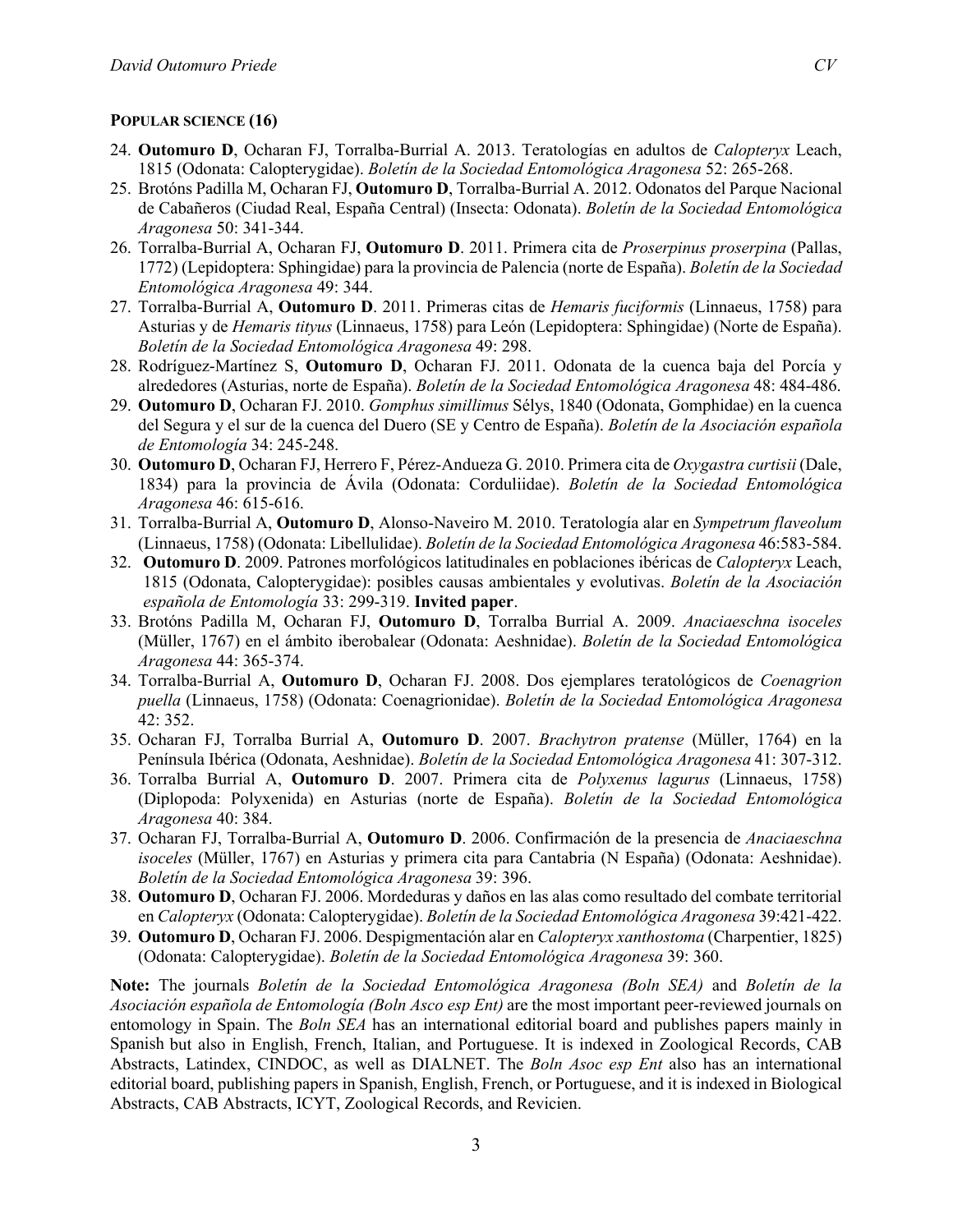### **BOOK CHAPTERS (23)**

- 40. Morehouse N, **Outomuro D**. 2019. Visual signals using incident light. In: *Encyclopedia of Animal Behavior, 2nd edition*. pp. 500-507. Academic Press. ISBN 978-0-12-813251-7
- 41. Torralba-Burrial A, Ocharan FJ, **Outomuro D**, Azpilicueta-Amorín M, Cordero-Rivera A. 2012. *Coenagrion mercuriale*. In: *Bases ecológicas preliminares para la conservación de las especies de interés comunitario en España: Invertebrados*. 98 pp. Dirección General de Calidad y Evaluación Ambiental y Medio Natural, Madrid.
- 42. Torralba-Burrial A, Ocharan FJ, **Outomuro D**, Azpilicueta-Amorín M, Cordero-Rivera A. 2012. *Gomphus graslinii*. In: *Bases ecológicas preliminares para la conservación de las especies de interés comunitario en España: Invertebrados*. 81 pp. Dirección General de Calidad y Evaluación Ambiental y Medio Natural, Madrid.
- 43. Torralba-Burrial A, Ocharan FJ, **Outomuro D**, Azpilicueta-Amorín M, Cordero-Rivera A. *Ophiogomphus cecilia*. 2012. In: *Bases ecológicas preliminares para la conservación de las especies de interés comunitario en España: Invertebrados*. 50 pp. Dirección General de Calidad y Evaluación Ambiental y Medio Natural, Madrid.
- 44. Torralba-Burrial A, Ocharan FJ, **Outomuro D**, Azpilicueta-Amorín M, Cordero-Rivera A. *Oxygastra curtisii*. 2012. In: *Bases ecológicas preliminares para la conservación de las especies de interés comunitario en España: Invertebrados*. 97 pp. Dirección General de Calidad y Evaluación Ambiental y Medio Natural, Madrid.
- 45. Ocharan FJ, Torralba-Burrial A, **Outomuro D**, Azpilicueta-Amorín M, Cordero-Rivera A. *Leucorrhinia pectoralis*. 2012. In: *Bases ecológicas preliminares para la conservación de las especies de interés comunitario en España: Invertebrados*. 50 pp. Dirección General de Calidad y Evaluación Ambiental y Medio Natural, Madrid.
- 46. Ocharan FJ, Torralba-Burrial A, **Outomuro D**, Azpilicueta-Amorín M, Cordero-Rivera A. *Lindenia tetraphylla*. 2012. In: *Bases ecológicas preliminares para la conservación de las especies de interés comunitario en España: Invertebrados*. 49 pp. Dirección General de Calidad y Evaluación Ambiental y Medio Natural, Madrid.
- 47. Cordero-Rivera A, Torralba-Burrial A, Ocharan FJ, Cano FJ, **Outomuro D**, Azpilicueta-Amorín M. *Macromia splendens*. 2012. In: *Bases ecológicas preliminares para la conservación de las especies de interés comunitario en España: Invertebrados*. 67 pp. Dirección General de Calidad y Evaluación Ambiental y Medio Natural, Madrid.
- 48. Ocharan Larrondo FJ, Torralba Burrial A, **Outomuro Priede A**, Cordero Rivera A, Azpilicueta Amorín M. *Aeshna juncea* (Linnaeus, 1758). 2011. In: *Atlas y Lista Roja de los Invertebrados Amenazados de España (Especies Vulnerables). I.* pp. 494-500. Ministerio de Medio Ambiente, Medio Rural y Marino, Madrid. ISBN 978-84-8014-794-1
- 49. Torralba-Burrial T, Azpilicueta Amorín M, Cordero Rivera A, Ocharan Larrondo FJ, **Outomuro Priede D**, Cano-Villegas FJ. 2011. *Coenagrion caerulescens* (Fonscolombe, 1838). In: *Atlas y Lista Roja de los Invertebrados Amenazados de España (Especies Vulnerables). I.* pp. 501-516. Ministerio de Medio Ambiente, Medio Rural y Marino, Madrid. ISBN 978-84-8014-794-1
- 50. Torralba-Burrial A, Azpilicueta Amorín M, Cordero Rivera A, Ocharan Larrondo FJ, **Outomuro Priede D**. *Coenagrion mercuriale* (Charpentier, 1840). 2011. In: *Atlas y Lista Roja de los Invertebrados Amenazados de España (Especies Vulnerables). I.* pp. 517-539. Ministerio de Medio Ambiente, Medio Rural y Marino, Madrid. ISBN 978-84-8014-794-1
- 51. Torralba-Burrial A, Ocharan Larrondo FJ, Cordero Rivera A, **Outomuro Priede D**, Azpilicueta Amorín M. *Coenagrion scitulum* (rambur, 1842). 2011. In: *Atlas y Lista Roja de los Invertebrados Amenazados de España (Especies Vulnerables). I.* pp. 540-550. Ministerio de Medio Ambiente, Medio Rural y Marino, Madrid. ISBN 978-84-8014-794-1
- 52. Torralba Burrial A, Ocharan Larrondo FJ, **Outomuro Priede D**, Azpilicueta Amorín M, Cordero Rivera A. *Cordulegaster bidentata* Sélys, 1843. 2011. In: *Atlas y Lista Roja de los Invertebrados Amenazados*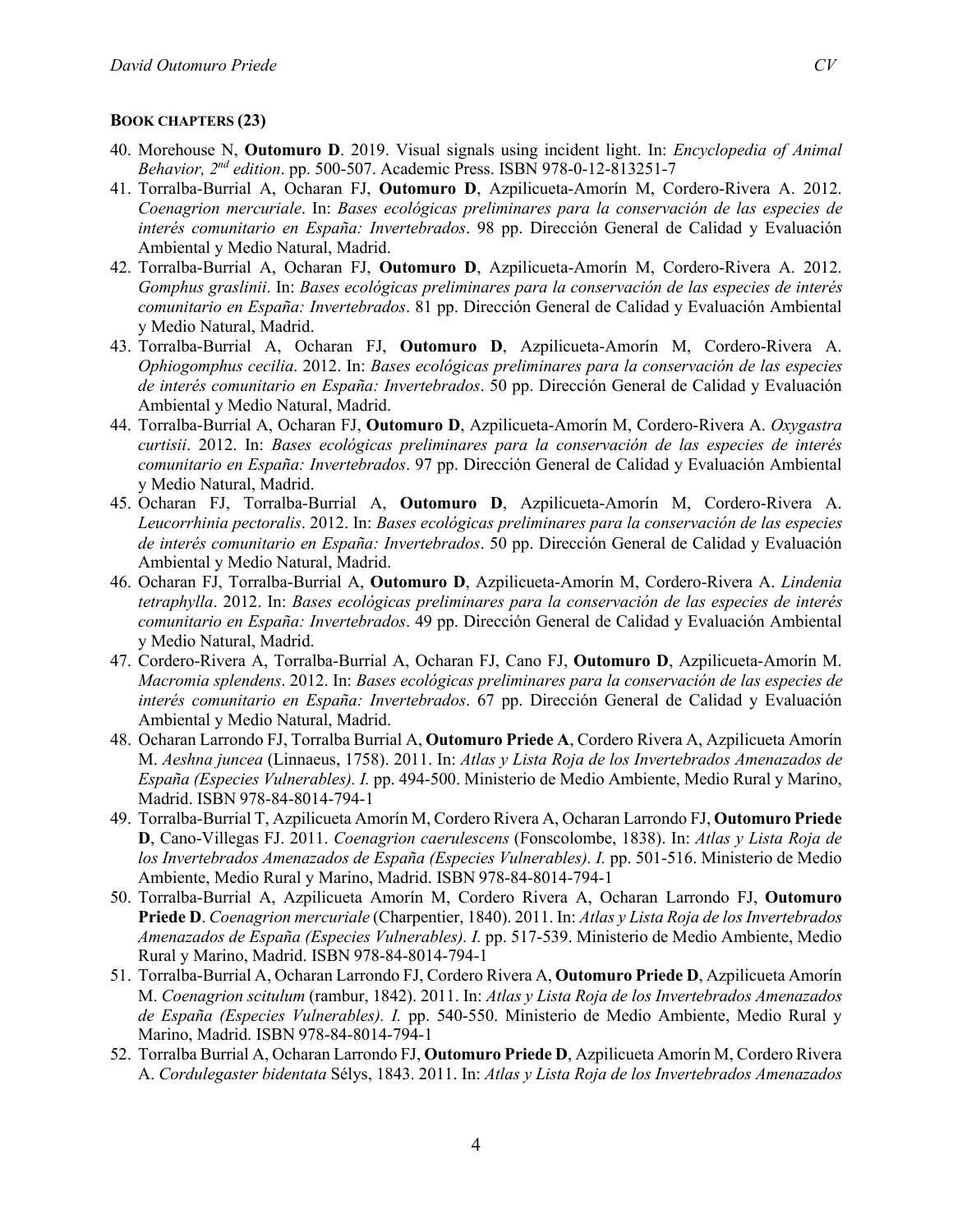*de España (Especies Vulnerables). I.* pp. 551-556. Ministerio de Medio Ambiente, Medio Rural y Marino, Madrid. ISBN 978-84-8014-794-1

- 53. **Outomuro Priede D**, Ocharan Larrondo FJ, Torralba Burrial A, Cano Villegas FJ, Azpilicueta Amorín M, Cordero Rivera A. 2011. *Gomphus simillimus simillimus* (Sélys, 1840). In: *Atlas y Lista Roja de los Invertebrados Amenazados de España (Especies Vulnerables). I.* pp. 557-568. Ministerio de Medio Ambiente, Medio Rural y Marino, Madrid. ISBN 978-84-8014-794-1
- 54. Ocharan Larrondo FJ, Torralba Burrial A, **Outomuro Priede D**, Ocharan Ibarra R, Cordero Rivera A, Azpilicueta Amorín M. 2011. *Gomphus vulgatissimus* (Linnaeus, 1758). In: *Atlas y Lista Roja de los Invertebrados Amenazados de España (Especies Vulnerables). I.* pp. 569-573. Ministerio de Medio Ambiente, Medio Rural y Marino, Madrid. ISBN 978-84-8014-794-1
- 55. Ocharan FJ, Torralba Burrial A, Cano Villegas FJ, **Outomuro Priede D**, Azpilicueta Amorín M, Cordero Rivera A. 2011. *Onychogomphus costae* sélys, 1885. In: *Atlas y Lista Roja de los Invertebrados Amenazados de España (Especies Vulnerables). I.* pp. 574-581. Ministerio de Medio Ambiente, Medio Rural y Marino, Madrid. ISBN 978-84-8014-794-1
- 56. Torralba-Burrial A, Ocharan Larrondo FJ, Cano-Villegas FJ, **Outomuro Priede D**, Azpilicueta Amorín M, Cordero Rivera A. 2011. *Lestes macrostigma* (Eversmann, 1836). In: *Atlas y Lista Roja de los Invertebrados Amenazados de España (Especies Vulnerables). I.* pp. 582-587. Ministerio de Medio Ambiente, Medio Rural y Marino, Madrid. ISBN 978-84-8014-794-1
- 57. Torralba-Burrial A, Ocharan Larrondo FJ, Cano-Villegas FJ, **Outomuro Priede D**, Azpilicueta Amorín M, Cordero Rivera A. 2011. *Orthetrum nitidinerve* (Sélys, 1841). In: *Atlas y Lista Roja de los Invertebrados Amenazados de España (Especies Vulnerables). I.* pp. 588-594. Ministerio de Medio Ambiente, Medio Rural y Marino, Madrid. ISBN 978-84-8014-794-1
- 58. Torralba-Burrial A, Ocharan Larrondo FJ, **Outomuro Priede D**, Azpilicueta Amorín M, Cordero Rivera A. 2011. *Sympetrum flaveolum* (Linnaeus, 1758). In: *Atlas y Lista Roja de los Invertebrados Amenazados de España (Especies Vulnerables). I.* pp. 595-603. Ministerio de Medio Ambiente, Medio Rural y Marino, Madrid. ISBN 978-84-8014-794-1
- 59. **Outomuro Priede D**, Ocharan Larrondo FJ, Torralba Burrial A, Cano Villegas FJ, Azpilicueta Amorín M, Cordero Rivera A. 2011. *Zygonyx torridus* (Kirby, 1889). In: *Atlas y Lista Roja de los Invertebrados Amenazados de España (Especies Vulnerables). I.* pp. 604-610. Ministerio de Medio Ambiente, Medio Rural y Marino, Madrid. ISBN 978-84-8014-794-1
- 60. Ocharan Larrondo FJ, Torralba-Burrial A, **Outomuro Priede D**, Azpilicueta Amorín M, Cordero Rivera A. 2011. *Onychogomphus uncatus* (Charpentier, 1840). In: *Atlas y Lista Roja de los Invertebrados Amenazados de España (Especies Vulnerables). II.* pp. 1282-1304. Ministerio de Medio Ambiente, Medio Rural y Marino, Madrid. ISBN 978-84-8014-794-1
- 61. Ocharan FJ, **Outomuro D**, Torralba Burrial A. 2011. Aeshnidae, Gomphidae, Cordulegastridae, Corduliidae, Libellulidae, Calopterygidae, Lestidae, Platycnemididae, Coenagrionidae. In: *Identification guide of freshwater macroinvertebrates of Spain*. pp: 87-93. Springer, Berlin. ISBN 978- 94-007-1554-7
- 62. Ocharan FJ, Torralba Burrial A, **Outomuro D**, Cordero Rivera A. 2009. *Brachytron pratense* (Müller, 1764). In: *Atlas de los Invertebrados Amenazados de España (Especies En Peligro Crítico y En Peligro)*. pp: 198-202. Ministerio de Medio Ambiente, Madrid. ISBN 978-84-8014-753-8

**Note:** Both Atlases are key books with regard to invertebrate conservation in Spain, including information on distributions, conservation status of populations, and potential conservation management. The work "Bases ecológicas…" is a digital book that deals with the conservation status of the invertebrates included in the European Habitat Directive.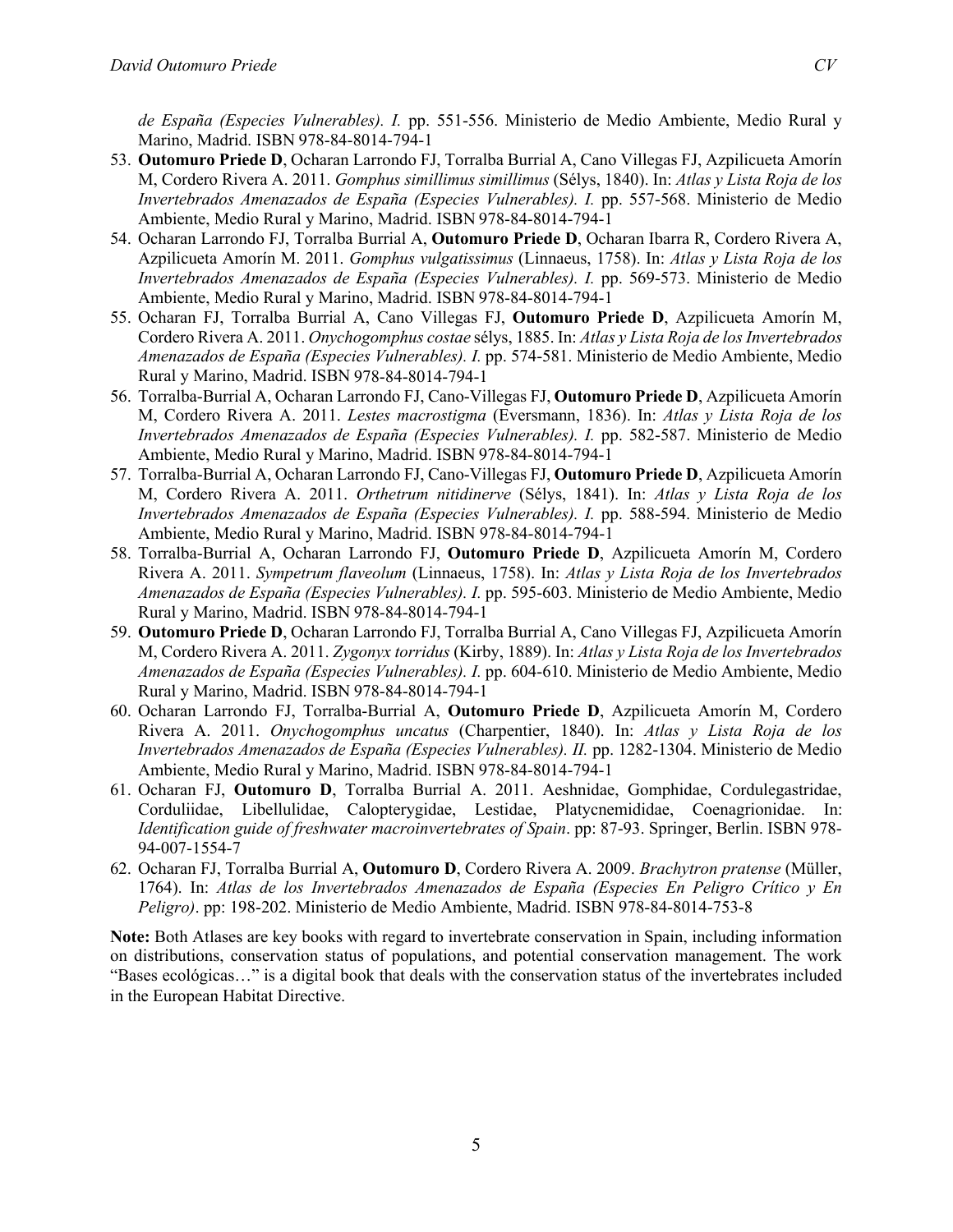### **FUNDED GRANTS**

- 2018 The Royal Swedish Academy of Sciences, "Colour vision and colour signals: new insights from transcriptomics and microscopy", co-applicant, \$6,500
- 2017 Helge Ax:son Johnsons Stiftelse, "Colour vision and colour signals: new insights from transcriptomics and microscopy", principal applicant, \$5,600
- 2017 Liljewalch travel scholarship, "The role of male wing coloration in female choice", principal applicant, \$1,200
- 2017 Wenner-Gren Stiftelserna, conference travel grant, principal applicant, \$900
- 2016 The Royal Swedish Academy of Sciences, "Complex aposematic signals in across-Order Batesian mimics", principal applicant, \$5,600
- 2016 Stiftelsen Lars Hiertas Minne, "Complex aposematic signals in across-Order Batesian mimics", principal applicant, \$2,250
- 2016 Stiftelsen för Zoologisk forskning, "Can learned preferences in predators drive natural selection on sexually selected traits of prey?", principal applicant, \$2,250
- 2015 Stiftelsen för Zoologisk forskning, "The costs of sexy colours", principal applicant, \$3,100
- 2014 Stiftelsen Olle Engkvist Byggmästare, two-year postdoctoral fellowship, co-applicant, \$50,000
- 2013 Stiftelsen för Zoologisk forskning, "Is wing shape adaptive for dispersal? a comparative approach", principal applicant, \$2,000
- 2012 Stiftelsen för Zoologisk forskning, "Water permanence and temperature effects on dispersal in aquatic insects: response to climate change", principal applicant, \$5,700
- 2011 Spanish Ministry of Education, two-year postdoctoral fellowship, principal applicant, \$45,000
- 2010 Reserva Científica de Doñana-ICTS-RBD, "Integrity of Iberian subspecies of *Calopteryx haemorrhoidalis* (Vander Linden, 1825) on the basis of their secondary sexual traits and its recognition. The role of the parasitic load in their variation", principal applicant, \$2400
- 2010 Spanish Ministry of Science, research travel grant, principal applicant, \$1,100
- 2010 Fundación para el Fomento en Asturias de la Investigación Científica Aplicada y la Tecnología (FICYT), research travel grant, principal applicant, \$2,000
- 2006 Fundación para el Fomento en Asturias de la Investigación Científica Aplicada y la Tecnología (FICYT), four-year PhD fellowship, principal applicant, \$50,000
- 2004 Spanish Ministry of Education and Science, undergraduate research fellow, principal applicant, \$1,100

#### **Grants as senior personnel**

2018 NSF IOS Behavioral Systems, IOS-1831767, "Repeated Evolution of Color Vision in Jumping Spiders: An Integrated Approach to Understanding Diversification of Visual Systems and Signals". Critical role in production of preliminary data and writing the proposal. Total award: \$1,979,834. Funding period: 2018-2023.

### **UNIVERSITY TEACHING**

#### **Graduate teaching**

- 2020 Graduate course "Analysis of Biological Shape", University of Cincinnati. Coordinator and lecturer, 2 contact hours.
- 2015 Graduate course "Geometric morphometric techniques in evolutionary ecology", Universidad de Los Andes, Colombia. Coordinator and lecturer, 4 contact hours.

### **Undergraduate teaching**

- 2015 Undergraduate course "Ecology: principles and applications", Universidad de Los Andes, Colombia. Coordinator and lecturer, 3 contact hours.
- 2014 Undergraduate course "Ecology: principles and applications", Universidad de Los Andes, Colombia. Coordinator and lecturer, 3 contact hours.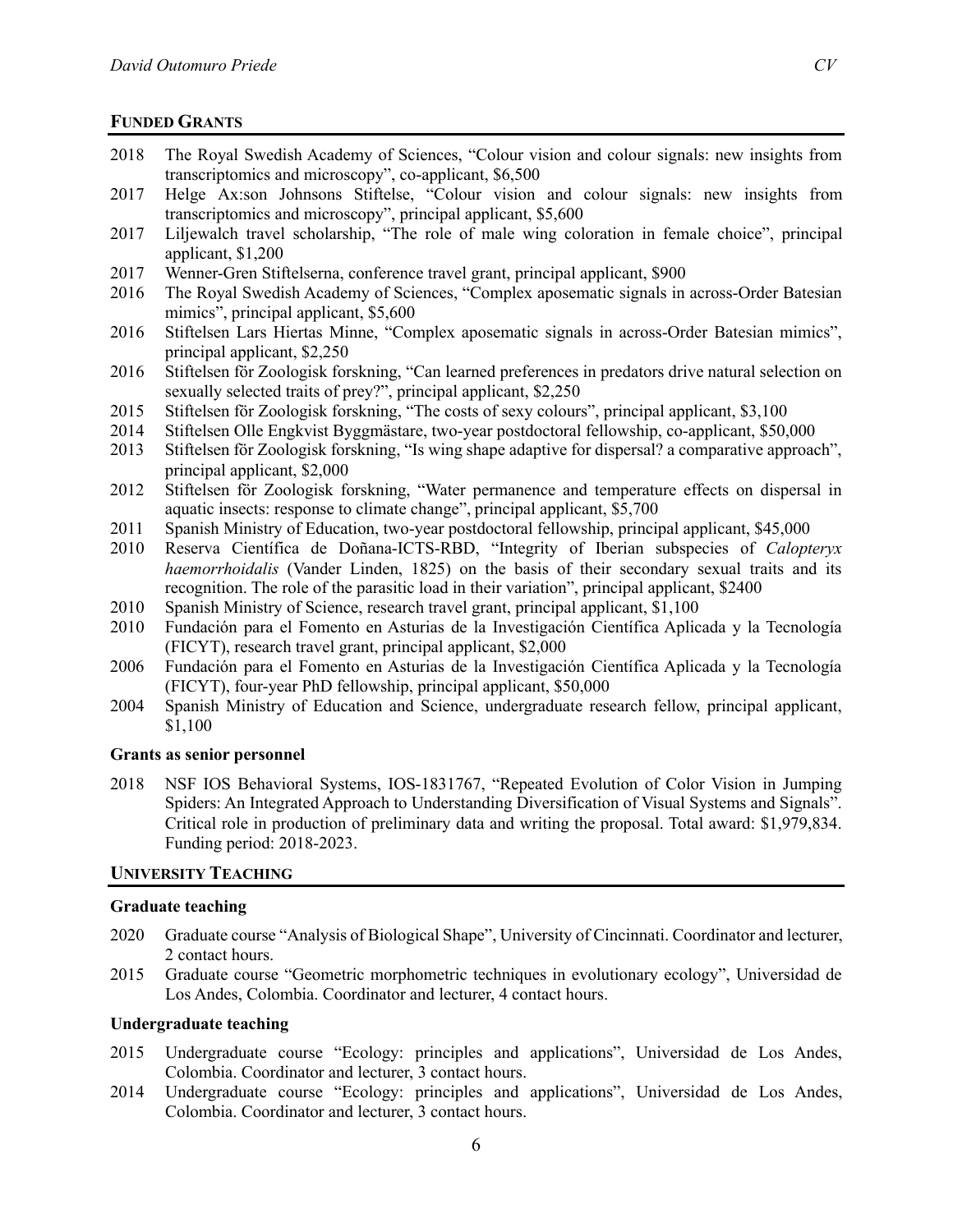- 2010 Teaching practical classes as a short-term associate professor (3 months) in the undergraduate courses: "Evolutionary Biology", "Zoology" and "Biological Resources", 2010, University of Oviedo, Spain.
- 2010 Undergraduate course "Bioindicators and conservation of continental aquatic ecosystems", University of Oviedo, Spain. Co-coordinator and lecturer, 45 hours, teaching 13 hours.
- 2009 Undergraduate course "Bioindicators and conservation of continental aquatic ecosystems", University of Oviedo, Spain. Co-coordinator and lecturer, 45 hours, teaching 12 hours.
- 2009 Undergraduate course "Protected natural areas and endangered species: assessment, management and monitoring", University of Oviedo, Spain. Co-coordinator and lecturer, 45 hours, teaching 6 hours.
- 2006-2010 Assistant in laboratory and field classes during my PhD in the undergraduate courses: "Diversity and Animal Evolution", "Entomology" and "Zoology", 2006-2010, University of Oviedo, Spain. Total teaching 148 hours.

### **Other teaching experience**

2011 Course "Protected forest fauna", 2011, Instituto Asturiano de Administración Pública Adolfo Posada, Spain. Coordinator and lecturer, 15 hours, teaching 6 hours.

### **SUPERVISION OF M.S. STUDENTS**

- 2017 Hanna Larsson, M.S., "The role of flashing cues in species discrimination and sex recognition in *Calopteryx* damselflies", Uppsala University.
- 2016 Linus Söderquist, M.S., "The price of looking sexy", Uppsala University.

### **MASTERS' COMMITTEES**

- 2017 Erik Karlsson, Uppsala University, Sweden. "Temperature acclimation in dragonfly larvae: which species are more vulnerable to global warming?"
- 2016 Adrián Ardila Camacho, Universidad de los Andes, Colombia. "Visual organization, morphological and optical properties of the stemmata of the larva of the dobsonfly *Corydalus armatus* (Megaloptera: Corydalidae)".
- 2016 Leonardo Rache Rodríguez, Universidad Nacional de Colombia, Colombia. "Caracterización de hábitat y morfología de algunas especies del género *Perithemis* (Odotana:Anisoptera) presentes en la Cordillera Oriental".
- 2015 Linda Carolina Hernández Durán, Universidad de los Andes, Colombia. M.S. Project "Comportamiento sexual y sus implicaciones sobre la formación de tapón copulatorio en *Leucauge acuminata* (Araneae, Tetragnathidae)".
- 2015 David Ocampo Rincón, Universidad de los Andes, Colombia. "Evolution of avian eggshell structure: evidence for adaptation across elevational gradients?"
- 2014 Fausto Rodríguez Zapata, Universidad de los Andes, Colombia. M.S. Project "Genome size and descriptors of leaf morphology as indicators of hybridization in Colombian cultigens of coca *Erythroxylum* spp."
- 2014 Simón Quintero Corzo, Universidad de los Andes, Colombia. "Disentangling the direct and indirect effects of latitude on geographic range size among New World heliothermic lizards".

#### **SUPERVISION OF UNDERGRADUATE STUDENTS**

#### 2021 (ongoing)

Halli Lindamood, capstone, "Female Attention on Male Display Across Species of Jumping Spiders", University of Cincinnati.

- 2021 Haylie Kinman, capstone, "Flight Mimicry in an Across-Genus Neotropical Mimicry Ring", University of Cincinnati.
- 2020 Andrew Costa, capstone, poster "Female Gaze and the Evolution of Male Courtship Displays in Jumping Spiders", University of Cincinnati.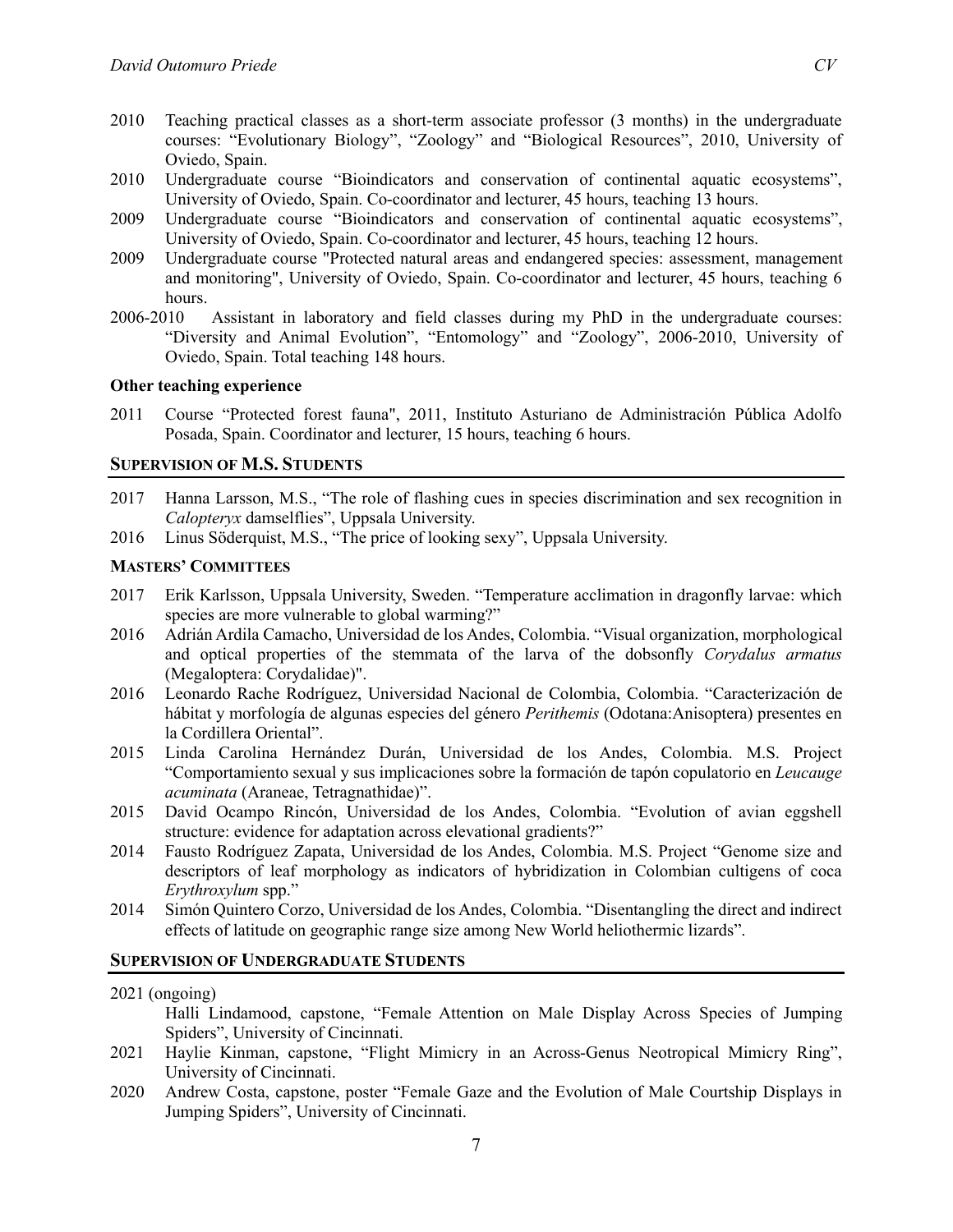- 2018 Isabella Geeding, R.E.U., poster "Nature´s hide and seek; Crypsis and conspicuousness in jumping spider coloration", University of Cincinnati.
- 2018 Ana Wiatr, R.E.U., poster "Undercover Spy-ders; How predator perception shapes myrmecomorph morphology", University of Cincinnati.
- 2015 Pedro Ángel Giraldo, Bachelor thesis, "Convergence in wing shape and wing UV between butterflies and damselflies of a mimicry ring", Universidad de los Andes, Colombia.
- 2013 Linus Söderquist, Bachelor thesis, "The adaptive significance of wing shape in the dispersal ability of an insect", Uppsala University.
- 2013 Cecilia Lundgren, Research training, "Does dispersal ability affect wing shape variation in insects?", Uppsala University.
- 2013 Petra Éva Szalay, visiting PhD student from University of Debrecen, Hungary. Uppsala University. Aim: training in geometric morphometrics.

# **OUTREACH ACTIVITIES**

- 2019 Spider Behavior Workshop, partnering with the Cincinnati Museum Center
- 2019 Annual Biology Day with Hughes STEM High School at University of Cincinnati
- 2018 Annual Biology Day with Hughes STEM High School at University of Cincinnati

# **INVITED SEMINARS**

- 2020 Señales de coloración en sistemas de mimetismo. Universidad de los Andes, Bogotá, Colombia.
- 2020 La evolución de visión en color en Salticidae. WebinArth, Artrópodos en la Ciencia. Universidad Nacional de Colombia, Bogotá, Colombia.
- 2019 Evolution of color vision and color signals of insects and spiders. Indiana State University, Indiana, USA.
- 2018 ¿Cómo ven las arañas los colores? La evolución de la coloración y la visión en color en arañas saltadoras (Salticidae). Universidad Nacional de Colombia, Bogotá, Colombia.
- 2017 Visual ecology of predator-prey systems. University of Cincinnati, OH, USA.
- 2016 The price of looking sexy, visual ecology of a three level predator-prey system. Stockholm University, Sweden.
- 2016 Ecología evolutiva de la forma y color de las alas de odonatos. Universidad Nacional de Colombia, Bogotá, Colombia.
- 2015 Ecología evolutiva de la forma y color de las alas de odonatos. Universidad de los Andes, Bogotá, Colombia.

### **INVITED SYMPOSIUM PRESENTATIONS**

2018 Mimetismo Batesiano multicomponente entre mariposas y libélulas neotropicales. V Congreso Colombiano de Zoología, Bogotá, Colombia.

## **PROFESSIONAL DEVELOPMENT**

- Jun 2017 **Course** *Supervising PhD students*, Uppsala University, Sweden.
- Jan 2014 **Course** *Integration and modularity with geometric morphometrics*. Transmitting Science, Spain.
- Apr 2013 **Course** *Research animal ethics*. Uppsala University, Sweden.
- Nov 2009 **Post-graduate course** *Biological Control of Insect Pests*, University of Valencia, Spain.
- Mar 2007 **Teacher Training Course** "Certificado de Aptitud Pedagógica, CAP", Instituto de Ciencias de la Educación, University of Oviedo, Spain.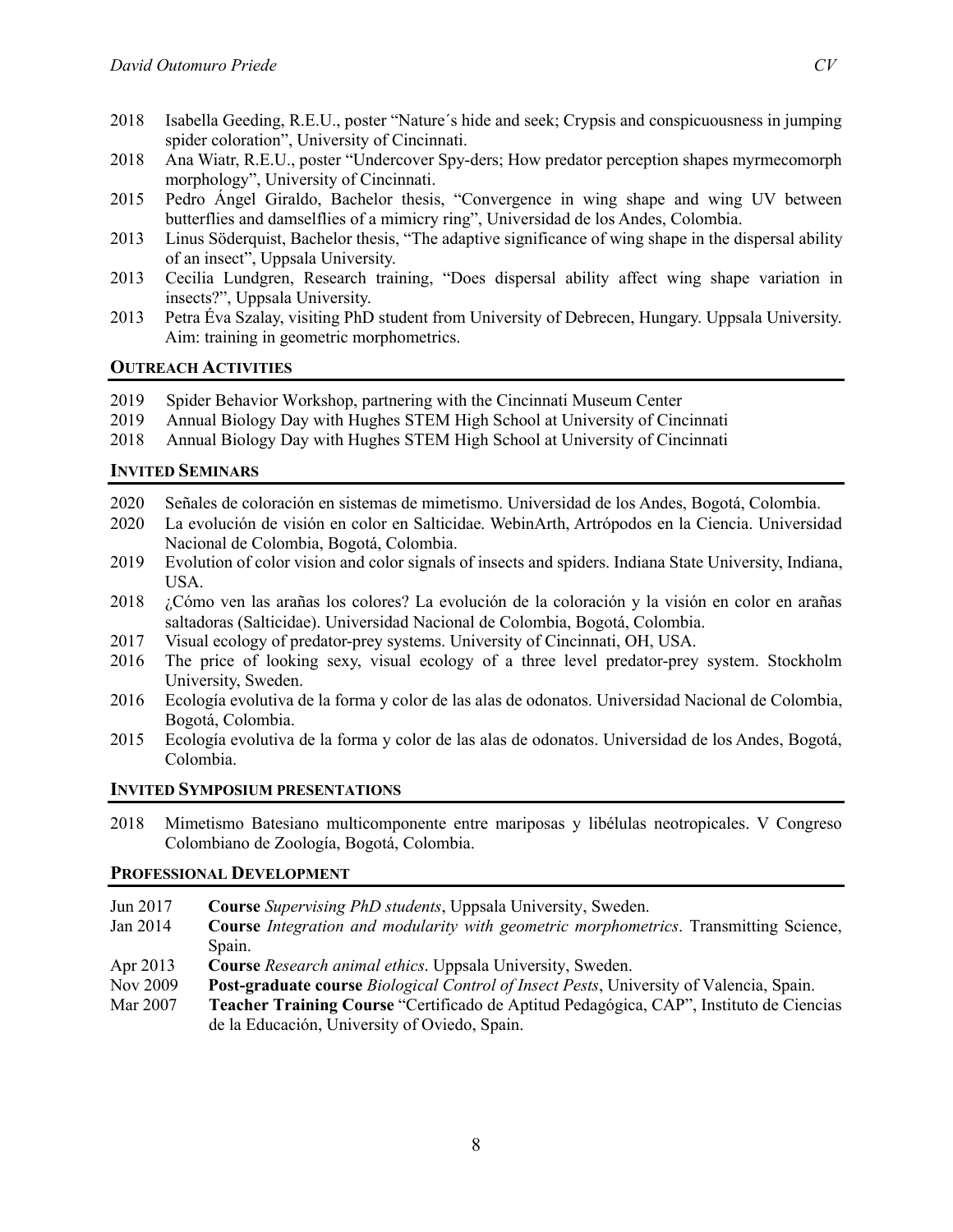# **CONFERENCE CONTRIBUTIONS**

# **Talks (17)**

- 1. Outomuro D, Kinman H, Corral-López A, Morehouse NI. 2021. Does mimicry extend to flight in a mimetic damselfly? *Evolution 2021*, virtual.
- 2. **Outomuro D**, Zurek DB, Taylor LA, Cronin TW, Darmaraaj B, Kunte K, Morehouse NI. 2019. The evolution of color vision across jumping spiders. *IU Animal Behavior Conference 2019*, Bloomington, Indiana, USA.
- 3. **Outomuro D**, Zurek DB, Taylor LA, Cronin TW, Dharmaraaj B, Kunte K, Morehouse NI. 2019. The evolution of color vision across jumping spiders. *SICB Annual Meeting 2019*, Tampa, Florida, USA.
- 4. **Outomuro D**, Zurek DB, Taylor LA, Cronin TW, Dharmaraaj B, Kunte K, Morehouse NI. 2018. The evolution of color vision across jumping spiders. *2nd Three Rivers Evolution Event*, Pittsburg, USA
- 5. **Outomuro D**, Zurek DB, Taylor LA, Cronin TW, Dharmaraaj B, Kunte K, Morehouse NI. 2018. The evolution of true colour vision across jumping spiders. *International Congress of Neuroethology*, Brisbane, Australia.
- 6. **Outomuro D**, Urhan U, Brodin A, Svensson EI, Johansson F. Why do birds predate more often on large-spotted Calopteryx damselflies? *International Congress of Odonatology 2017*, Cambridge, UK.
- 7. Corral-Lopez A, Varg JE, Cano YP, Losada R, Realpe E, **Outomuro D**. Polythoridae damselflies avoid predation by mimicking the UV-reflective wing band of unpalatable glasswing butterflies. *International Congress of Odonatology 2017*, Cambridge, UK.
- 8. **Outomuro D**, Johansson F. 2017. Widespread disregard of allometric effects in studies of biological shape. *33rd National Oikos Meeting*, Lund, Sweden.
- 9. **Outomuro D**, Söderquist L, Johansson F, Ödeen A, Nordström K. 2016. Visual ecology of a three level predator-prey system. *Evolution 2016*, Austin, USA.
- 10. **Outomuro D**, Ángel-Giraldo P, Corral-Lopez A, Realpe E. 2016. Polythoridae damselflies mimicking unpalatable glasswing butterflies? *4th European Congress on Odonatology*, Tyringe, Sweden.
- 11. **Outomuro D**, Johansson F. 2014. Condition-dependent alternative reproductive tactics in territorial damselflies: the role of wing shape in territory-holding potential. *Evolution 2014*, Raleigh, USA.
- 12. **Outomuro D**, Rodriguez-Martinez R, Ocharan FJ. 2010. Fluctuating asymmetry in wings of *Calopteryx* damselflies at species, population and latitudinal levels. *1st European Congress on Odonatology*, Vairao-Vila do Conde, Portugal.
- 13. Torralba-Burrial A, Ocharan FJ, **Outomuro D**, Azpilicueta-Amorin M, Cordero-Rivera A. 2010. VOPHI: an index to assess threatened dragonfly populations and habitats. *1st European Congress on Odonatology*, Vairao-Vila do Conde, Portugal.
- 14. Torralba-Burrial A, Ocharan FJ, Cordero-Rivera A, **Outomuro-Priede D**, Azpilicueta-Amorin M, Cano FJ. 2010. Evaluación de la situación en España de los odonatos recogidos en la Directiva Hábitats. *XIV Congreso Ibérico de Entomología*, Lugo, Spain.
- 15. **Outomuro D**, Ocharan FJ. 2009. Dinámica poblacional larvaria de *Calopteryx virgo meridionalis* Selys, 1873 (Odonata, Calopterygidae) en el N de España. *XXVI Jornadas de la Asociación española de Entomología*, Granada, Spain.
- 16. **Outomuro D**. 2009. Selectives forces driving latitudinal clines in Iberian *Calopteryx* damselflies. *Workshop Evolution 150*, Cuenca, Spain.
- 17. **Outomuro D**, Ocharan FJ. 2008. El papel del ambiente y la selección sexual en la aparición de clinas latitudinales entre poblaciones ibéricas de *Calopteryx* Leach, 1815. *XIII Congreso Ibérico de Entomología*, Seia, Portugal.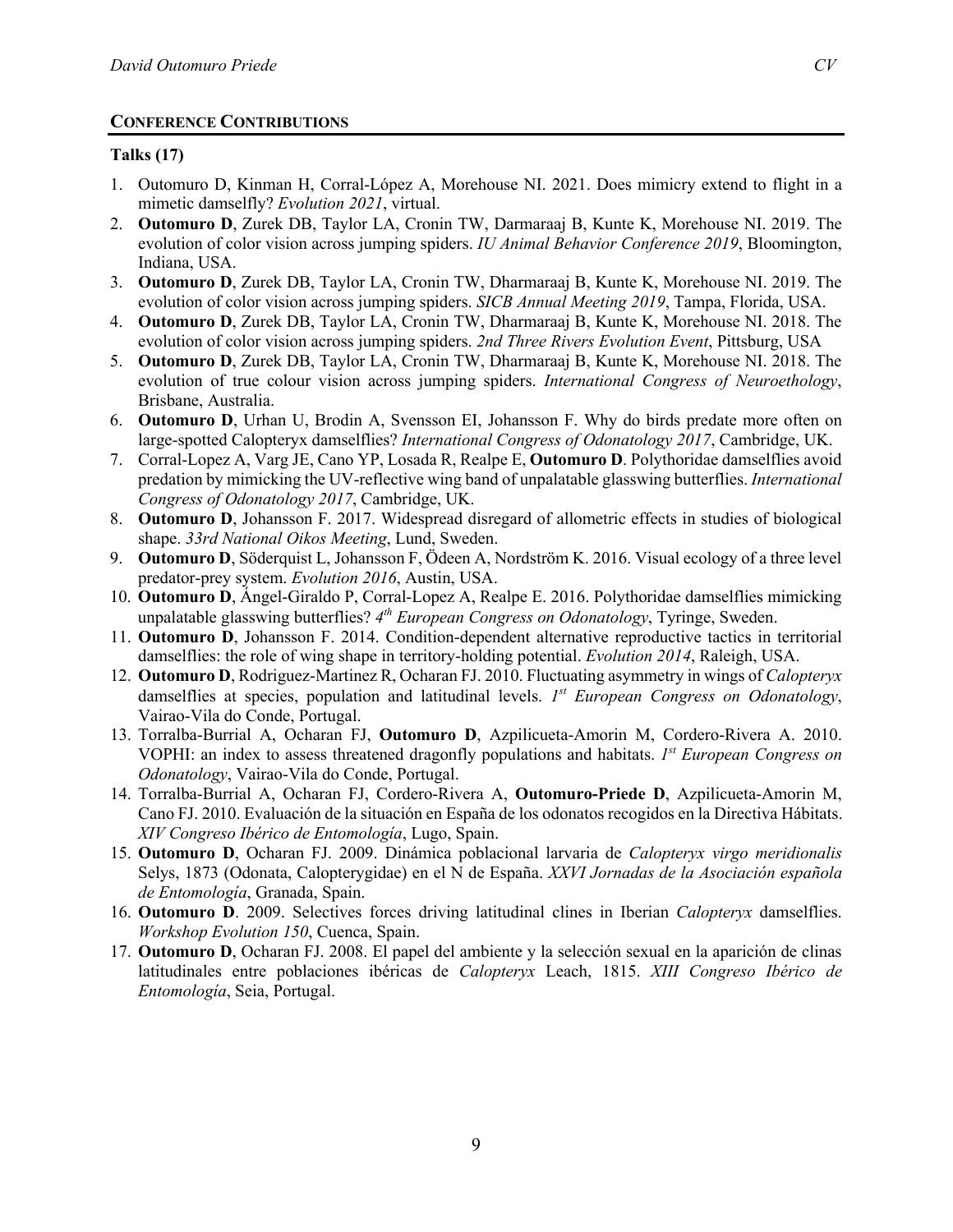### **Posters (11)**

- 18. **Outomuro D**, Zurek DB, Taylor LA, Cronin TW, Dharmaraaj B, Kunte K, Morehouse NI. 2018. The evolution of color vision across jumping spiders. *Sensorium 2018 Annual Symposium of Sensory Biology*, Purdue University, West Lafayette, USA.
- 19. **Outomuro D**, Morehouse NI. 2018. The evolution of true color vision across jumping spiders. *14th Annual University of Michigan Early Career Scientists Symposium*, Ann Arbor, USA.
- 20. **Outomuro D**, Larsson H, Nordström K, Johansson F. 2017. Wing structural colors allow species- and sex-specific flickering visual cues during sexual flights. *XVI Congress of the European Society for Evolutionary Biology*, Groningen, The Netherlands.
- 21. **Outomuro D**, Johansson F. 2013. Wing pigmentation and the evolution of wing shape. *XIV Congress of the European Society for Evolutionary Biology*, Lisbon, Portugal.
- 22. **Outomuro D**, Johansson F. 2012. Correlated evolution of wing shape and wing pigmentation in male *Calopteryx* damselflies. *14th International Behavioral Ecology Congress*, Lund, Sweden.
- 23. Torralba-Burrial A, Ocharan FJ, Cordero-Rivera A, **Outomuro-Priede D**, Azpilicueta-Amorin M, Cano FJ. 2010. Actualización de la Lista Roja de los odonatos de España. *XIV Congreso Ibérico de Entomología*, Lugo, Spain.
- 24. Ocharan FJ, **Outomuro Priede D**, Torralba-Burrial A, Cordero Rivera A, Azpilicueta-Amorín M. 2009. Elaboración del Atlas de los Odonatos Vulnerables (VU) de España. *XXVI Jornadas de la Asociación española de Entomología*, Granada, Spain.
- 25. **Outomuro D**, Torralba-Burrial A, Ocharan FJ. 2008. Relación entre la distribución ibérica del género *Calopteryx* Leach, 1815 (Odonata: Calopterygidae) y los pisos bioclimáticos: implicaciones evolutivas. *XIII Congreso Ibérico de Entomología*, Seia, Portugal.
- 26. **Outomuro D**, Ocharan FJ. 2008. Interacciones interespecíficas en *Calopteryx* Leach, 1815 (Odonata: Calopterygidae) como posible causa de un polimorfismo. *XIII Congreso Ibérico de Entomología*, Seia, Portugal.
- 27. **Outomuro D**, Ocharan FJ. 2008. Selective forces driving latitudinal clines in Iberian *Calopteryx* damselflies. *XXth International Congress of Zoology*, Paris, France. **Awarded poster**.
- 28. **Outomuro D**, Ocharan FJ. 2006. Desplazamiento de caracteres sexuales secundarios en poblaciones ibéricas del género *Calopteryx* Leach, 1815 (Odonata: Calopterygidae). *XII Congreso Ibérico de Entomología*, Alicante, Spain.

#### **REVIEWER SERVICE**

- 2021 Evol Ecol (1), J Insect Conserv (1)
- 2020 Front Ecol Evol (1), Behav Ecol (1), Biol J Linn Soc (1), J Evol Biol (1), Funct Ecol (1), Curr Zool (1), TREE (1), Zoomorphology (1), Int J Odonatol (1)
- 2019 J Anim Ecol (1), Front Ecol Evol (1), Int J Odonatol (1), JoVE (1)
- 2018 Am Nat (1), Biol Rev (1), Ecol Entomol (1), Int J Odonatol (2), Odonatologica (2), Munibe (1), Ann Zool Fenn (1).
- 2017 Am Nat (1), Evolution (1), Funct Ecol (1), Evol Appl (1), J Anim Ecol (1), Ecol Evol (1), Biol J Linn Soc (1), Ethol Ecol Evol (1), grant proposal for National Geographic Society (1), PeerJ (1).
- 2016 Evolution (1), Oecologia (1), PLOS ONE (1), Biol J Linn Soc (1), Zoomorphology (1), Ethol Ecol Evol (1), Zool Syst (1).
- 2015 Evolution (1), Funct Ecol (1), J Evol Biol (1), Evol Ecol (1), Biol J Linn Soc (1), Behav Ecol Sociobiol (1), Physiol Entomol (1), Ent Exp Appl (1), J Insect Behav (1), Int J Odonatol (1), Zoomorphology (2), Anim Biodiv Conserv (1).
- 2014 J Anim Ecol (1), J Evol Biol (1), Biol J Linn Soc (1), J Insect Behav (1), Int J Odonatol (1).
- 2008-2013 Evolution (1), Global Change Biol (2), Behav Ecol (1), Evol Biol (1), Biol J Linn Soc (4), PLOS ONE (1), Acta Ethol (1), Ethol Ecol Evol (1), Can J Zool (1), J Insect Sci (2).